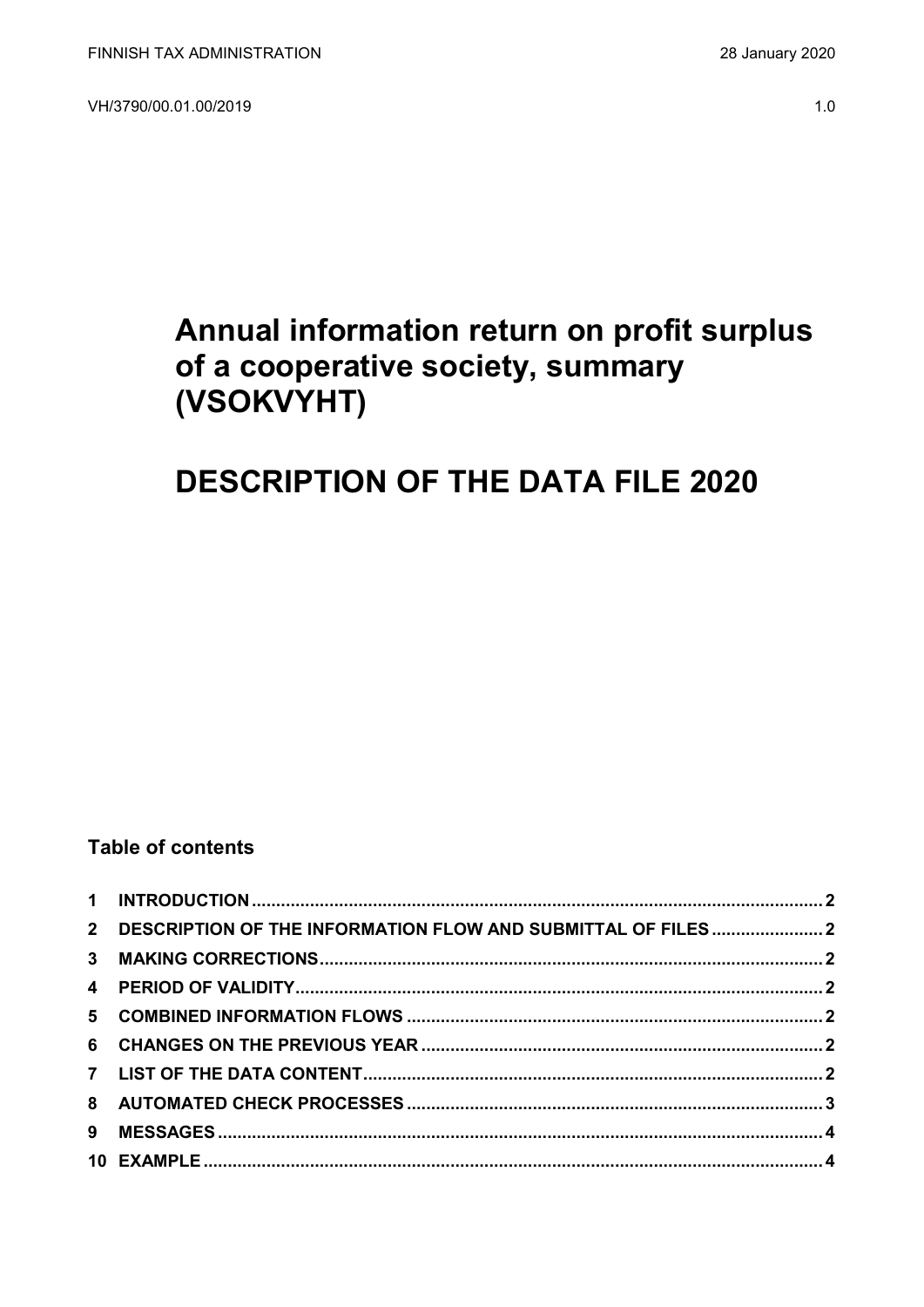## **Version history**

| Date      | Version | <b>Description</b>                              |
|-----------|---------|-------------------------------------------------|
| 28.1.2020 |         | First release concerning the 2020 taxable year. |

#### <span id="page-1-0"></span>**1 INTRODUCTION**

This guidance explains the structure of the required inbound file and the check procedures that follow. For more information, see tax.fi > About us > IT developers > e-Filing guidance > Electronic filing of information returns General description.

#### <span id="page-1-1"></span>**2 DESCRIPTION OF THE INFORMATION FLOW AND SUBMITTAL OF FILES**

Cooperatives must report the payments every year so as to give details on **all amounts of surplus that become available to their beneficiary for cash payment** even if the beneficiary didn't yet accept payment.

For more information and instructions, go to the 'Annual Information Returns' pages of the Website, > Forms > Annual information.

For more information on how to log in specifically for different information flows, and for information on the locations of check routines for authorizations, click [here.](https://www.ilmoitin.fi/webtamo/sivut/IlmoituslajiRoolit?kieli=en&tv=VSOKVYHT)

#### <span id="page-1-2"></span>**3 MAKING CORRECTIONS**

For more information, see tax.fi > About us > IT developers > e-Filing guidance > Making corrections to e-filed submittals of information returns.

#### <span id="page-1-3"></span>**4 PERIOD OF VALIDITY**

This specification sets out the requirements of file formatting that come into force 28 January 2020 and continue to be in force until a new version of this specification is released.

For deadline dates for filing, see tax.fi > Verohallinto > Ohjelmistokehittäjät > Aikataulut (Available in Finnish and Swedish).

#### <span id="page-1-4"></span>**5 COMBINED INFORMATION FLOWS**

You may send us the following flows in the same computer file as you are sending your VSOKVYHT flow:

- VSOKERIE

#### <span id="page-1-5"></span>**6 CHANGES ON THE PREVIOUS YEAR**

| <b>Version</b> | <b>Data Name</b> | ∣ Data element  | <b>Description</b> |
|----------------|------------------|-----------------|--------------------|
|                | 15-18/058        | Year of payment | Year changed       |

#### <span id="page-1-6"></span>**7 LIST OF THE DATA CONTENT**

| <b>Position <math>\vert</math> Code <math>\vert</math> P/V <math>\vert</math> T</b> |     |   | L/T | <b>Description</b> | <b>Format</b>   | Permissible<br>values |
|-------------------------------------------------------------------------------------|-----|---|-----|--------------------|-----------------|-----------------------|
| $1 - 8$                                                                             | 000 | D |     | File identifier    | AN <sub>8</sub> | <b>VSOKVYHT</b>       |
| 10                                                                                  | 082 | v |     | <b>Deletion</b>    | A1              |                       |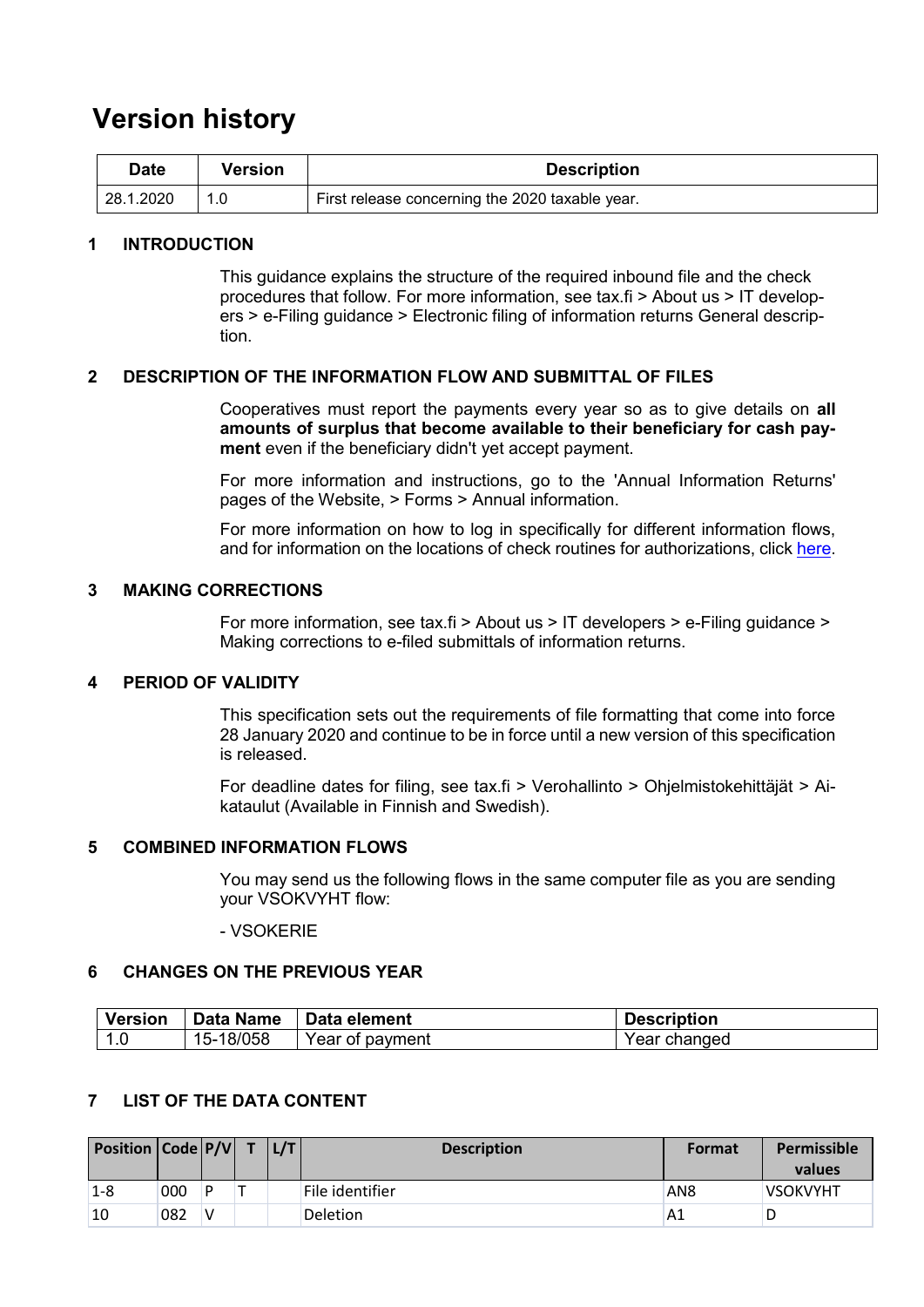| $12 - 13$ | 084           | P         | т |        | Type of Payment<br>$05$ = Profit surplus<br>06 = Distribution of retained earnings of the coop-<br>erative, taxable as a surplus distribution                                                                                                                        | N <sub>2</sub>                   | 05,06   |
|-----------|---------------|-----------|---|--------|----------------------------------------------------------------------------------------------------------------------------------------------------------------------------------------------------------------------------------------------------------------------|----------------------------------|---------|
| $15 - 18$ | 058           | P         | T | $\ast$ | Year of payment The calendar year when the sur- VVVV<br>plus becomes available for payment to its benefi-<br>ciary.<br>For more information, see section 2 and the guid-<br>ance for completing the return form.                                                     |                                  | 2020    |
| $20 - 30$ | 010           | P         | T |        | Business ID of the cooperative society distributing YTUNNUS2<br>profit surplus                                                                                                                                                                                       |                                  |         |
| 32-35     | 107           | P         | T | $\ast$ | The tax year for which the surplus was distributed VVVV                                                                                                                                                                                                              |                                  |         |
| 37-44     | 111           | P         | T | $\ast$ | Date of the decision to distribute profit surplus                                                                                                                                                                                                                    | <b>PPKKVVVV</b>                  |         |
| 46-53     | 112           | P         |   | $\ast$ | Date from which profit surplus has been ready for PPKKVVVV<br>payment                                                                                                                                                                                                |                                  |         |
| 55        | 110           | P         |   |        | Type of the cooperative, valid on the day when de- AN1<br>cision to distribute surplus was made:<br>J = Listed (under §33e.7 and §33a.2, Income Tax<br>Act)<br>$M =$ Other cooperative with at least 500 members<br>S = Other cooperative with less than 500 members |                                  | J, M, S |
| $57-62$   | 105           | P         |   |        | Total number of itemizations                                                                                                                                                                                                                                         | $+NG$                            |         |
| 64-80     | 108           | V         |   | H      | The accounting period for which the surplus was PPKKVVVV-<br>distributed                                                                                                                                                                                             | PPKKVVVV                         |         |
| 82-111    | 041           | V         |   |        | Name of contact person                                                                                                                                                                                                                                               | AN30                             |         |
| 113-125   | 042           | V         |   |        | Contact person's telephone                                                                                                                                                                                                                                           | AN13                             |         |
| 126-140   | 120           | P         |   |        | Total amount to be paid out in the decision to dis-R12,2<br>tribute profit surplus                                                                                                                                                                                   |                                  |         |
| 141-154   | 121           | V         |   |        | Total amount of tax withheld on distributed profit R11,2<br>surplus                                                                                                                                                                                                  |                                  |         |
| 155-168   | 122           | V         |   |        | The total amount of payable surplus that the share-R11,2<br>holders have not cashed by the end of the calen-<br>dar year                                                                                                                                             |                                  |         |
| 169-182   | $ 123\rangle$ | V         |   |        | The total amount of surplus reported in earlier cal- $\vert$ R11,2<br>endar years for the same tax year                                                                                                                                                              |                                  |         |
| 183-196   | 124           | V         |   |        | Total amount of profit surplus distributed to non-R11,2<br>residents                                                                                                                                                                                                 |                                  |         |
| 197-210   | 125           | V         |   |        | Total amount of tax at source withheld on payments R11,2<br>of profit surplus to nonresidents                                                                                                                                                                        |                                  |         |
| 211-224   | 126           | V         |   |        | Total amount of profit surplus distributed on assets R11,2<br>deposited in residents' long-term savings accounts                                                                                                                                                     |                                  |         |
| 226-250   |               |           |   |        | Reserve space                                                                                                                                                                                                                                                        |                                  |         |
| 251-285   | 048           | P         |   |        | Software application that produced this file                                                                                                                                                                                                                         | <b>AN35</b>                      |         |
| 287-300   | 198           | P         |   |        | Software-generated timestamp                                                                                                                                                                                                                                         | <b>DDMMYYYY</b><br><b>HHMMSS</b> |         |
|           | 999           | ${\sf P}$ |   |        | Final identifier                                                                                                                                                                                                                                                     | N <sub>8</sub>                   |         |

### <span id="page-2-0"></span>**8 AUTOMATED CHECK PROCESSES**

| New<br><b>Changed</b> | Code | <b>Description of Calc. Rule / Check</b>                                       |
|-----------------------|------|--------------------------------------------------------------------------------|
|                       | 107  | Invalid input: The tax year for which the surplus is distributed (107) must be |